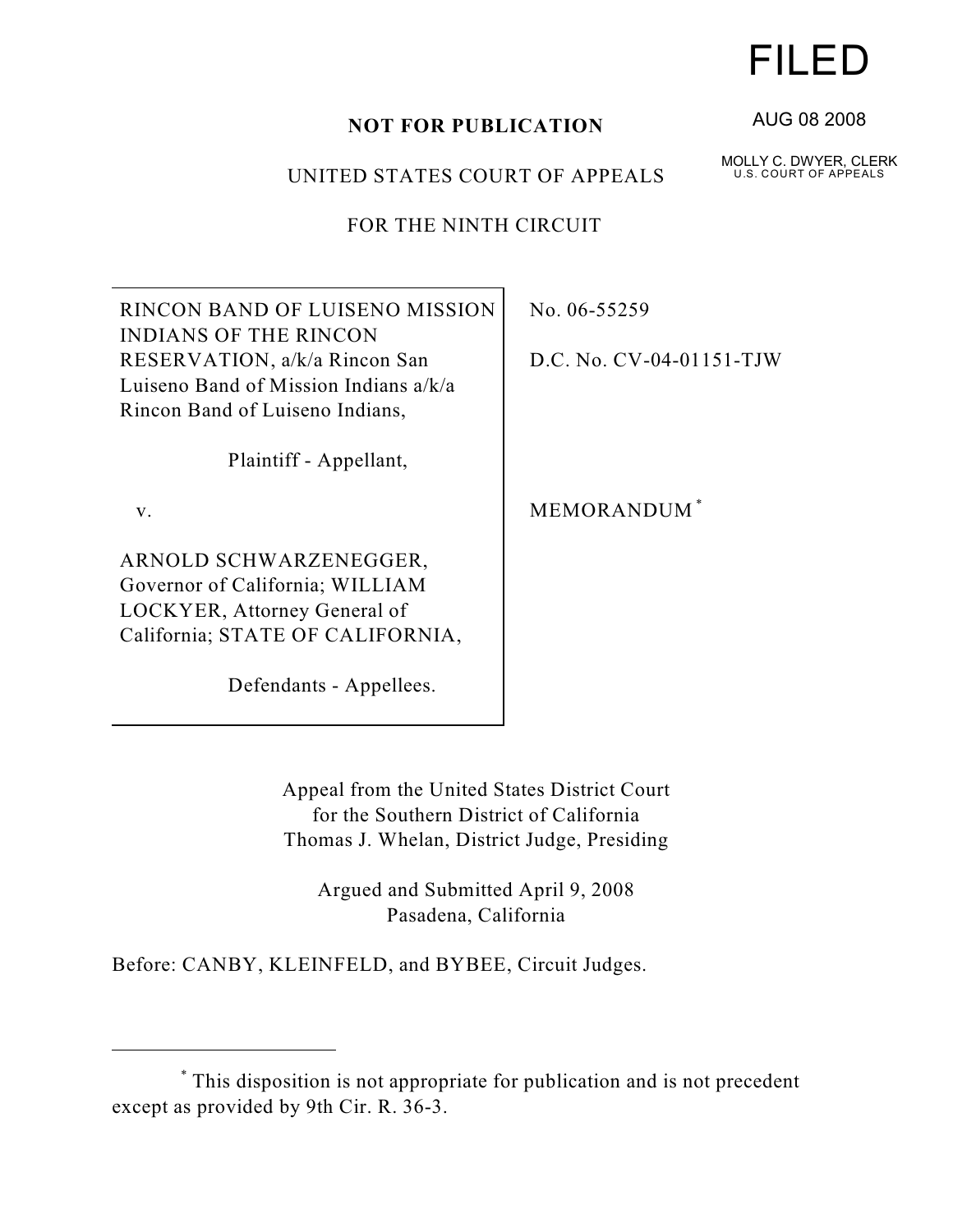The Rincon Band of Luiseno Mission Indians ("Rincon") brought this action against the governor of California<sup>1</sup> ("the State") seeking, *inter alia*, reliance damages and a declaratory judgment regarding the aggregate maximum number of slot machine licenses available to Indian tribes in California who were parties to approximately 60 essentially identical Indian Gaming Compacts between those tribes and the State. The district court dismissed several of Rincon's claims, including these two. It dismissed the declaratory judgment action for failure to join all other tribes with similar compacts, who were subject to the same licensing pool, as required parties under Federal Rule of Civil Procedure 19. It dismissed the claim for damages as barred by the Eleventh Amendment of the U.S. Constitution. A partial final judgment was entered on the dismissed claims pursuant to Federal Rule of Civil Procedure 54(b). Rincon brings this appeal to challenge the dismissal of the declaratory judgment and reliance damage claims. We have jurisdiction pursuant to 28 U.S.C. § 1291, and we affirm in part and reverse in part.

We review for abuse of discretion a dismissal under Rule 19 for failure to join a required party. *See Dawavendewa v. Salt River Project*, 276 F.3d 1150, 1154 (9th Cir. 2002). We review de novo legal conclusions underlying the court's

 $\frac{1}{1}$  Originally, California Attorney General William Lockyer was also named as a defendant. Rincon conceded at the district court that Lockyer did not need to be a party to the litigation, and the district court dismissed the claims against him.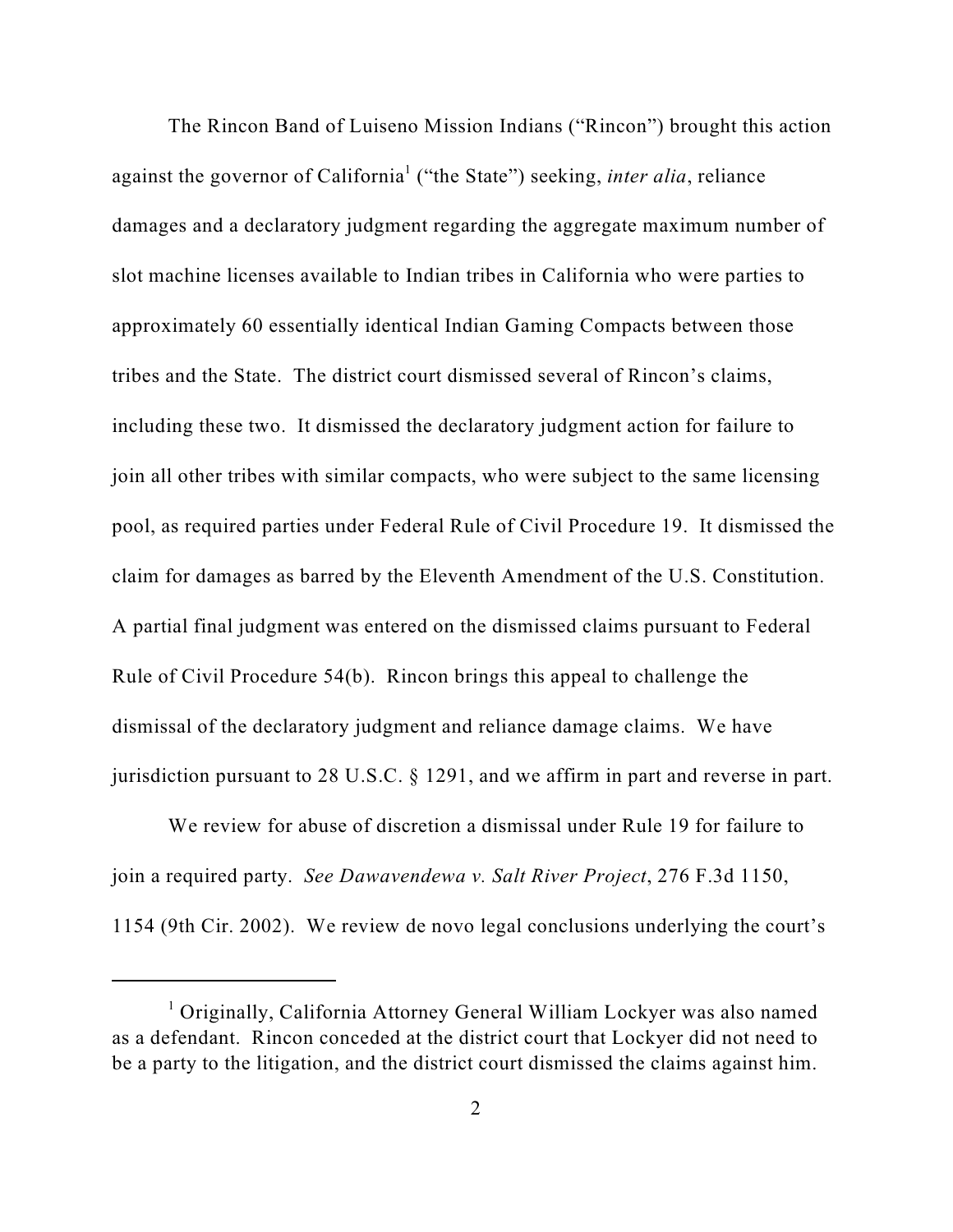decision. *See Disabled Rights Action Comm. v. Las Vegas Events, Inc.*, 375 F.3d 861, 879 (9th Cir. 2004). De novo review may therefore extend to determinations of whether a third party's interests would be impaired within the meaning of the joinder rules, if that determination decided a question of law. *Am. Greyhound Racing, Inc. v. Hull*, 305 F.3d 1015, 1022 (9th Cir. 2002). Immunity under the Eleventh Amendment presents questions of law reviewed de novo. *See Cholla Ready Mix, Inc. v. Civish*, 382 F.3d 969, 973 (9th Cir. 2004).

Rincon's declaratory judgment claim challenging the State's calculation of the maximum number of licenses in the 1999 Compact pool presents an issue identical to one addressed in *Cachil Dehe Band of Wintun Indians v. California*, No. 06-16145 (August 8, 2008), filed contemporaneously with this memorandum disposition. In *Cachil Dehe Band*, we held that an Indian tribe that is party to a 1999 Compact with California may proceed to litigate the size of the total license pool without joining other compacting tribes, because those tribes have no protectable interest in the size of the license pool that qualifies them as required parties within the meaning of Rule 19(a). That ruling controls the present appeal of Rincon's declaratory judgment claim. Accordingly, we reverse the decision of the district court and remand this claim for further appropriate proceedings.

We affirm the district court's dismissal of Rincon's action for reliance